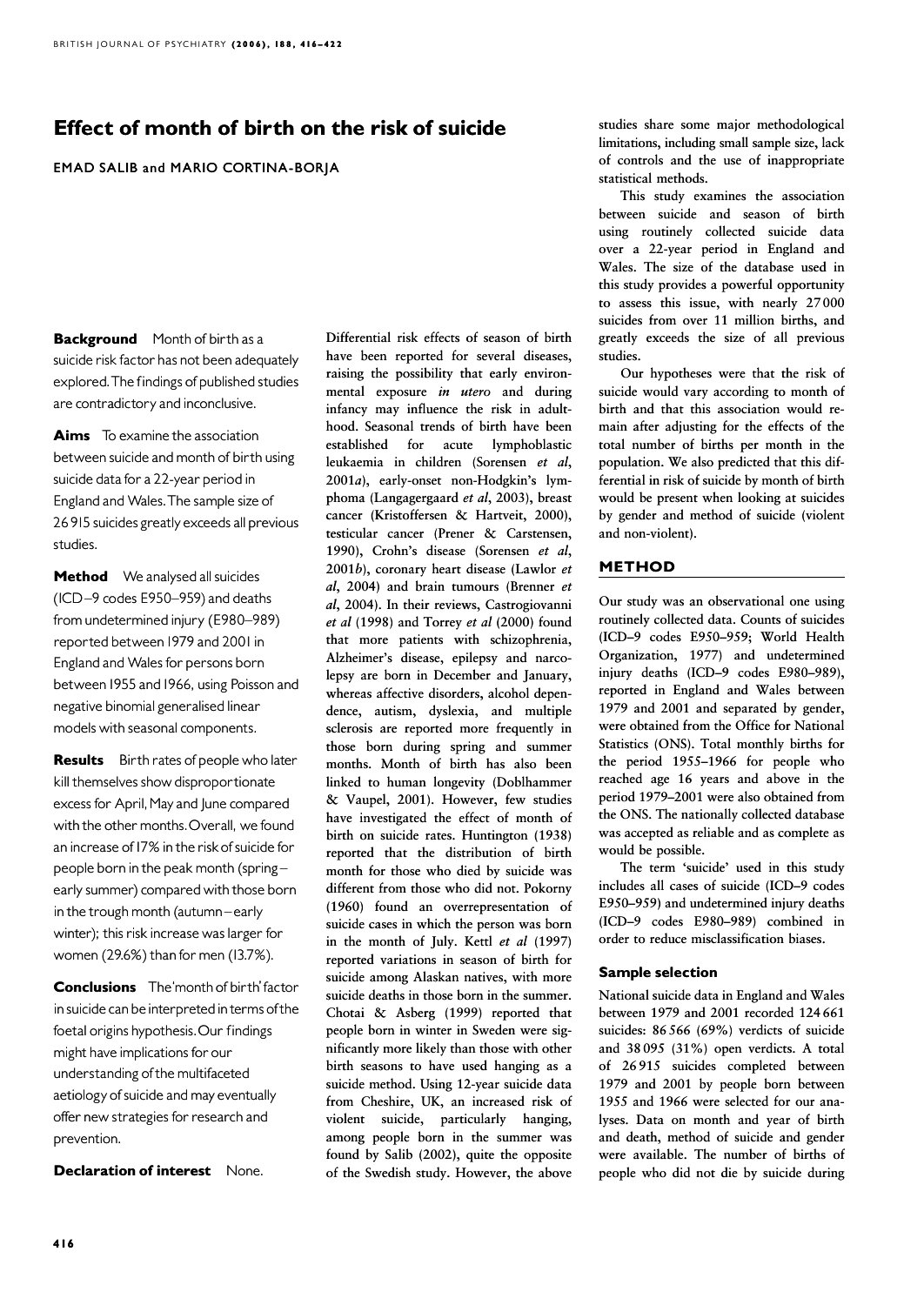the study period (control group) was obtained by subtracting monthly births of the suicide sample from monthly population births between 1955 and 1966. There were 11 035 365 births of people who reached at least 16 years of age in England and Wales in this period.

#### Data analysis

The total number of suicides of people born in the period 1955–1966 was aggregated according to month of birth into monthly counts. Monthly frequencies of births and suicides were adjusted to 31-day months. The number of births of the suicide group in each month was divided by the number of total births in England and Wales for the same period to obtain birth rates for the suicide group. For reasons of confidentiality the database only included information on gender, method, months and years of birth and death, thus we calculated the age at death as completed months.

In the analyses, 'violent' methods of suicide included hanging, drowning, falling from height, shooting, burning, asphyxia and wounding; poison by solids or liquids and poison by gas were regarded as 'nonviolent' methods.

## Statistical method

Previous studies have used chi-squared tests to analyse seasonality data. However, since these tests cannot detect complex cyclical trends efficiently (Edwards, 1961; Bradbury & Miller, 1985; Yip et al, 2000), and suicide is a rare event among the general population, we fitted generalised linear models (GLMs) with Poisson and negative binomial responses and logarithmic links. Overdispersion was formally assessed using a likelihood ratio test comparing Poisson and negative binomial models, taking into consideration the problems of testing at boundary values (Cameron & Trivedi, 1998). Trends by year of birth were adjusted using cubic splines with three effective degrees of freedom; this functional form was deemed complex enough to model these trends by minimising Akaike's information criterion (AIC). Seasonal variation was modelled using at most three harmonic components in order to have enough flexibility to detect asymmetrical seasonal variations which would be lost if only one symmetrical 12 month cycle had been fitted. The seasonal components used had 12-month, 6-month and 4-month periods: the first accounts

for symmetrical yearly cycles, and the last two were included in order to allow the detection of asymmetrical yearly patterns. The models considered also included interaction terms between year of birth, gender and method of suicide with the seasonal components in order to allow for possible differences in their shape. The final models presented were selected by minimising AIC and, as in all stepwise-type model selection procedures, correlation among the parameter estimates may produce misleading results – for instance, entered variables can be proxies for others. The final models have a large number of parameters, and some of the effects that appear to be significant when comparing the parameter estimates to their standard errors may be spurious. The analyses of deviance tables for each of the final models are shown in the Appendices presented as a data supplement to the online version of this paper. All calculations were carried out using R version 2.0.0 (R Development Core Team, 2004) in a Windows environment. The negative binomial GLMs were fitted using the MASS library (Venables & Ripley, 1998).

## RESULTS

There were 26 915 incidents of suicide in England and Wales by people over 16 years of age born between 1955 and 1966 during the 22-year data collection period 1979– 2001; of these, 21 103 (78.4%) were men and 5812 (21.6%) were women. Table 1 shows the number of suicides between 1979 and 2001 by year of birth and the mean age at death by gender. It includes 29 cases with no month of birth available, for which age at death was calculated as number of completed years; these cases were excluded from the analysis of seasonal patterns. After adjusting for seasonal trends, there was no significant difference in the age distribution by gender.

Figure 1 shows the monthly suicide rates for people aged over 16 years born between 1955 and 1966 who died by suicide between 1979 and 2001. Figure 2 shows the adjusted monthly number of births for people who did not die by suicide who were born between 1955 and 1966: this is the control population. There is a steady increase in the number of births up to 1962, followed by a period of slower growth. The beginning of the series exhibits the so-called European seasonal pattern (Parkes, 1976) in the distribution of monthly number of births, with a large majority occurring in the spring with a subsidiary peak in September; the latter part of the series shows the start of the shift to the American pattern, with a pronounced peak in September. The transition to this seasonal pattern was complete in England and Wales by the late 1970s. The two series are not stationary and have distinct, albeit different, seasonal patterns with annual peaks and troughs in the monthly birth rates.

#### Analysis of all suicides

Mean age at suicide was 30.3 years; there was no significant difference in the age distributions by gender. Generalised linear models for negative binomial responses with a logarithmic link function were fitted since there was significant  $(P<0.001)$  overdispersion in the Poisson models. A forward stepwise approach was followed adding seasonal components with 12 month, 6-month and 4-month periods, as well as interactions among them, the secular trend, and the factor indicating whether or not the person had died by suicide. The final negative binomial model for all suicides (see Appendix 1 in the data supplement to the online version of this paper) has 14 parameters and models the numbers of births resulting in suicide and nonsuicide. Its most significant terms were the difference in frequencies between suicide

Table I Age distribution by birth year and gender of people who died by suicide 1979-2001

| Birth year |       | Men                 | Women |                     |  |  |
|------------|-------|---------------------|-------|---------------------|--|--|
|            | n     | Mean age<br>(years) | n     | Mean age<br>(years) |  |  |
| 1955       | 1630  | 35.3                | 523   | 35.2                |  |  |
| 1956       | 1695  | 34.6                | 500   | 33.9                |  |  |
| 1957       | 1710  | 33.6                | 561   | 33.3                |  |  |
| 1958       | 1640  | 33.0                | 477   | 32.6                |  |  |
| 1959       | 1729  | 31.9                | 535   | 31.5                |  |  |
| 1960       | 1686  | 31.1                | 505   | 31.0                |  |  |
| 1961       | 1824  | 30.4                | 460   | 29.8                |  |  |
| 1962       | 1819  | 29.5                | 530   | 29.5                |  |  |
| 1963       | 1916  | 28.9                | 476   | 29.0                |  |  |
| 1964       | 1968  | 28.5                | 436   | 28.6                |  |  |
| 1965       | 1805  | 27.7                | 423   | 27.3                |  |  |
| 1966       | 1681  | 27.2                | 386   | 26.5                |  |  |
| Total      | 21103 | 30.9                | 5812  | 30.9                |  |  |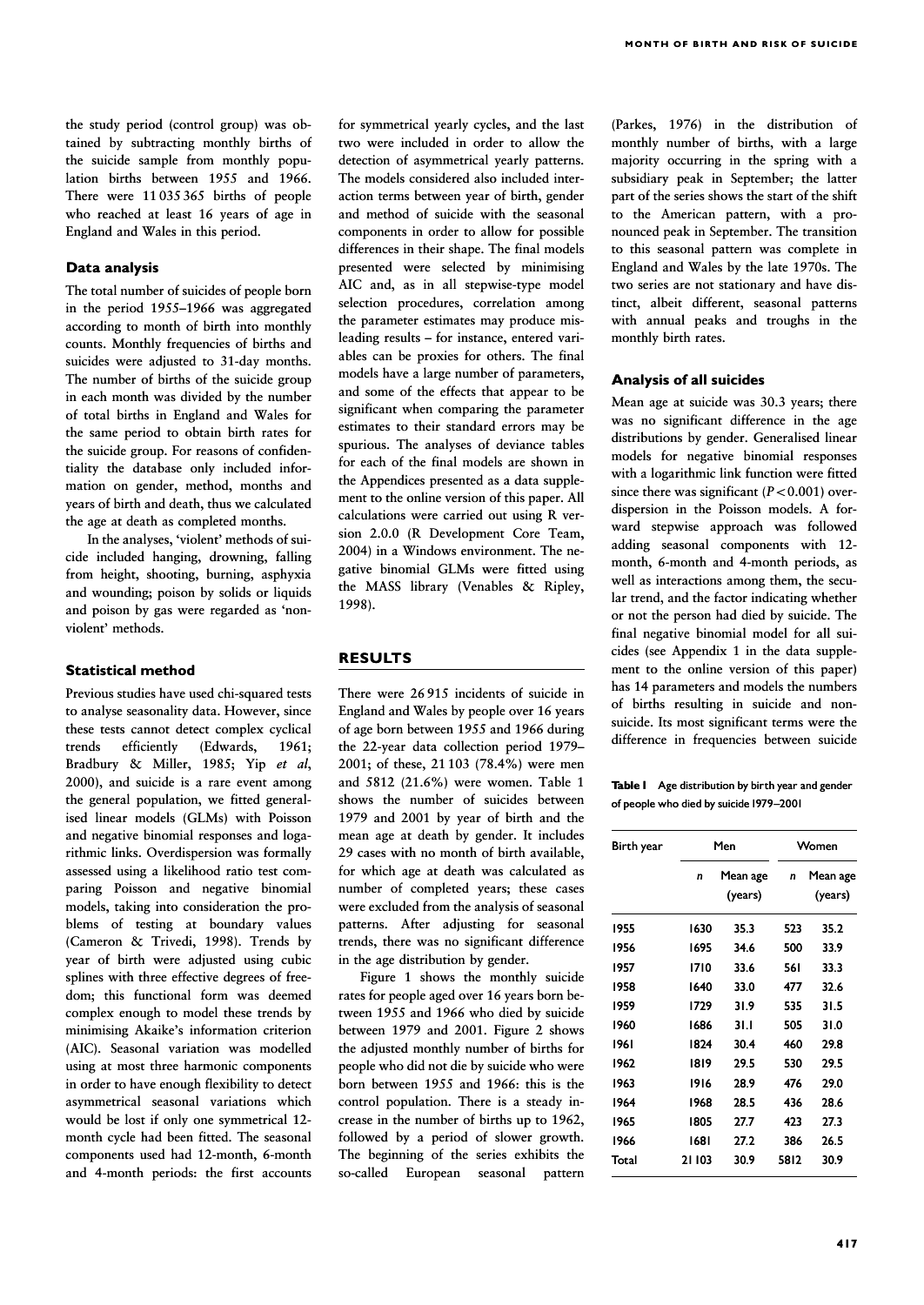

Fig. I Monthly suicide rate of people born between 1955 and 1966 who died by suicide between 1979 and 2001.



Fig. 2 Adjusted monthly number of births between 1955 and 1966 for people who did not die by suicide between 1979 and 2001.

and non-suicide cases, the trend of year of birth, the 12-month and 6-month harmonic terms  $(P<0.00001)$  and the 4-month harmonic terms  $(P<0.003)$ . The interaction terms corresponding to the difference between suicide and non-suicide cases and the 12-month and 6-month seasonal components were also significant  $(P=0.013$ , 0.037). The last two terms account for the different shapes in the (symmetrical and asymmetrical) seasonal patterns corresponding to suicide (peak in early summer) and non-suicide (peak in spring) frequencies. The trend by year of birth was significantly different in the suicide and non-suicide groups, as indicated by the interaction terms  $(P<0.00001)$ , and the seasonal component with period 12-month

changed significantly with year of birth  $(P<0.0001)$ , reflecting the start of the change to the American pattern in the monthly numbers of births. Figure 3(a) shows the detrended monthly seasonal components for suicide and non-suicide cases as a fraction of their means. The significant excess of suicides in early summer births and the deficit in autumn are evident. Figure 3(b) shows the detrended monthly seasonal components as a fraction of their mean for suicides with upper and lower bounds of 95% confidence intervals. Adjusting for the year of birth, the model predicts that the average increase in risk of suicide between the trough (October) and the peak (May) of the seasonal component is 17.9% (95% CI 13.0–21.8).

#### Analysis by gender

Since overdispersion was significant in the Poisson regressions, we fitted negative binomial GLMs. The final model was obtained using the same model selection strategy as above and included 33 parameters (see Appendix 2 in the data supplement to the online version of this paper). The term corresponding to the difference between suicide and non-suicide frequencies had the following significant interactions:

- (a) a 4-way interaction with gender, year of birth trend and the 4-month seasonal component  $(P=0.027)$ ;
- (b) two 3-way interactions: with gender and year of birth trend  $(P<0.001)$ , and with gender and the 4-month seasonal component  $(P=0.016)$ ;
- $(c)$  interactions with both gender and year of birth trend  $(P<0.001$  in both cases).

The strongest main effects were those of the suicide and non-suicide contrast, gender, year of birth trend, and the 12-month and 6-month seasonal components  $(P<0.001$  in all cases). These interactions establish the different patterns by gender in the asymmetrical cycles determined by month of birth for the suicide cases once the effect of year of birth is adjusted for. Figure 4 shows the detrended seasonal components by gender for male and female suicide and non-suicide cases as a fraction of their means. This model supports the hypothesis of different seasonal phenomena by month of birth for both men and women who die by suicide. Monthly births of men who died by suicide showed a roughly symmetrical pattern, with one trough in autumn and one peak in late spring; for women who died by suicide the seasonal pattern was definitely asymmetrical, with troughs in late winter and early autumn, and a main peak in midsummer taking place slightly later than the peak for men, and a secondary, significant peak in early winter. The average increase of risk between the autumn trough and the summer peak of the detrended seasonal components was 29.6% (95% CI 8.0–50.7) for women and 13.7% (95% CI 5.2–22.2) for men, thus reflecting both the larger number of men dying by suicide and the stronger effect of seasonal variation of month of birth on women completing suicide. The higher birth rates in the spring and early summer for people who die by suicide suggest that some weather variables may be important, and there appears to be a positive deviation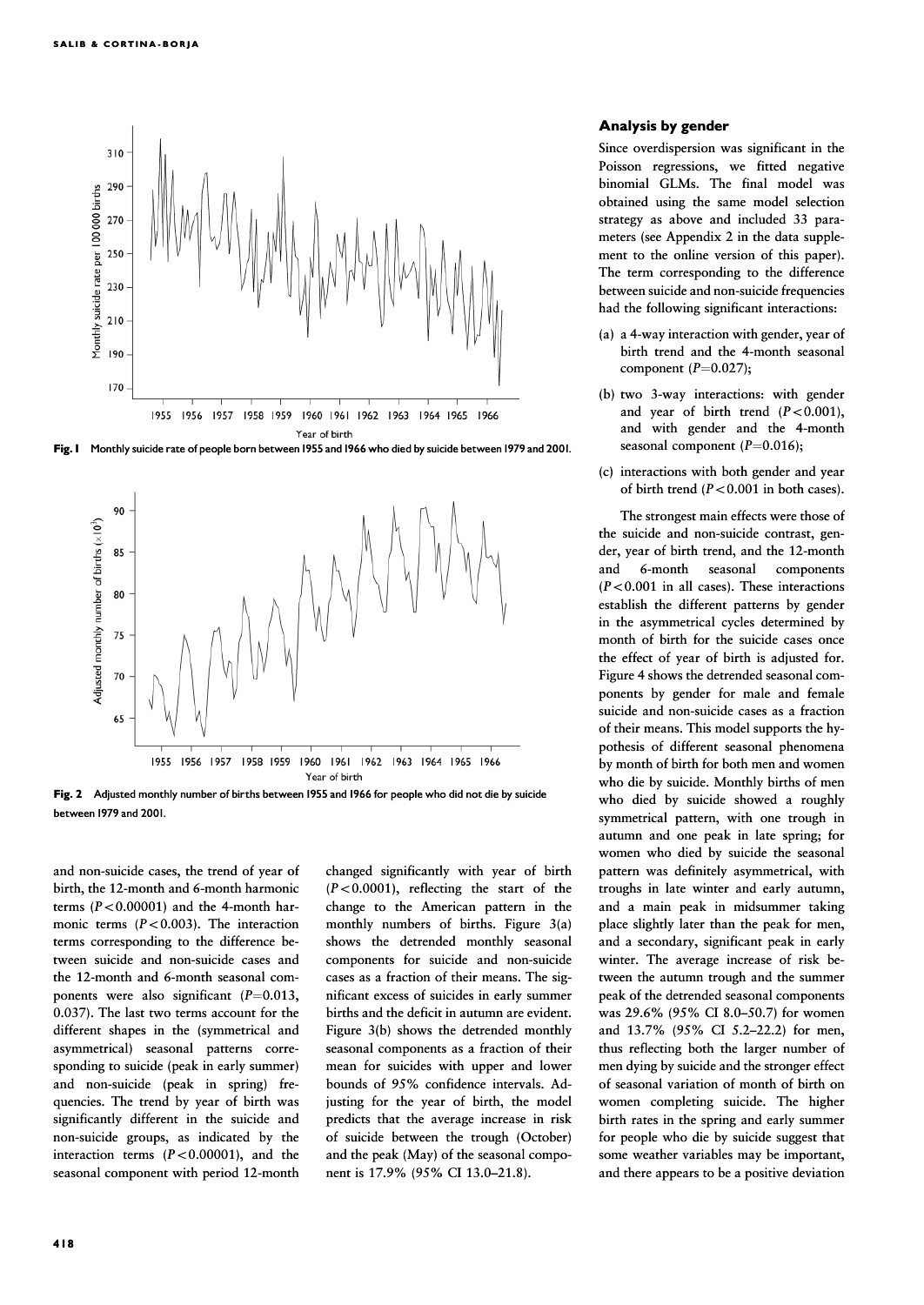

Fig. 3 Mean detrended seasonal components for suicide and non-suicide cases (a) and for suicide cases with confidence intervals of prediction (b).

from the detrended monthly births of the suicide group coinciding with the annual increase in temperature and sunshine hours during the same months. This was not evident in those who were born during the same period but did not die by suicide.

## Analysis by method of suicide and gender

Table 2 shows the frequencies of suicides categorised by method of suicide, gender and month of birth; it excludes 29 cases for which month of birth was not known. Men's suicides involved violent methods significantly more frequently than women's (52.4%  $\nu$ . 38%,  $P < 0.001$ ). There was no significant difference in the mean ages at suicide by gender. Since overdispersion was not significant, we fitted Poisson GLMs to explain the variation of suicide counts by month of birth (using the same seasonal components and model selection strategy as in the previous sections), gender, method of suicide (violent and non-violent) and their interactions. In this analysis we considered only the 26 886 suicides with known month of birth. The optimal model has 17 parameters (see Appendix 3 in the data supplement to the online version of this paper) and its predicted detrended values are shown in Fig. 5. It includes significant terms for an overall 12-month cycle of month of birth  $(P<0.0001)$  and significant terms for differences by gender and method and their interaction  $(P<0.0001$  in all cases). There is also a significant interaction term between gender and a 4-month cycle by month of birth  $(P=0.011)$ , which establishes the differences in the shape of the seasonal components in cases of female suicide in a way similar to the one described in Fig. 4, and a 3-way interaction among gender, method and a 6-month seasonal term  $(P=0.028)$ , corresponding to significant differences in the seasonal patterns of month of birth by method in suicides by women. For suicides by men, the monthly birth rate peaks were in spring for violent methods and in summer for non-violent methods; the troughs for both methods occurred in autumn. For suicides by women, the peaks were in late spring and the troughs were in autumn for both methods.

#### **DISCUSSION**

#### Limitations of the study

One of the main problems associated with using routinely collected data, no matter



Fig. 4 Mean detrended seasonal components by gender. gender.

how reliable and complete, is misclassification of data. Also, it must be emphasised that it is impossible to rule out entirely the effect of random fluctuations in birth rates of people who die by suicide, or other influences that might explain the findings. Other limitations of this study include the following.

- $(a)$  The collected suicide data came from England and Wales, and may not be representative of populations from other countries in the northern hemisphere.
- (b) There was no information regarding country of birth in the suicide cases that might have confounded the findings; e.g. individuals born in the southern hemisphere who died by suicide in England and Wales might be expected to have seasonal patterns by month of birth similar to those discussed here, but with a 6-month shift.
- (c) Records of weather parameters such as daily sunshine hours and temperature were unavailable for the birth months of the suicide group.
- (d) Age-prevalence effect was not adjusted for during the analysis.
- (e) Data did not include people who were born between 1955 and 1966 but died

Table 2 Frequencies of suicides by month of birth, method of suicide and gender of people born between 1955 and 1966 who died by suicide 1979-2001

|                                 |     | Month of birth |      |     |      |     |     |     |     |     |     |     |
|---------------------------------|-----|----------------|------|-----|------|-----|-----|-----|-----|-----|-----|-----|
|                                 | Jan | Feb            | Mar  | Apr | May  | Jun | Jul | Aug | Sep | Oct | Nov | Dec |
| Deaths by violent methods, n    |     |                |      |     |      |     |     |     |     |     |     |     |
| Male                            | 919 | 857            | 1041 | 930 | 1044 | 890 | 963 | 953 | 842 | 858 | 859 | 890 |
| Female                          | 213 | 178            | 173  | 190 | 198  | 202 | 198 | 177 | 171 | 166 | 159 | 179 |
| Deaths by on-violent methods, n |     |                |      |     |      |     |     |     |     |     |     |     |
| Male                            | 855 | 782            | 898  | 847 | 925  | 849 | 909 | 880 | 782 | 803 | 709 | 800 |
| Female                          | 314 | 257            | 281  | 303 | 337  | 313 | 292 | 312 | 305 | 308 | 283 | 292 |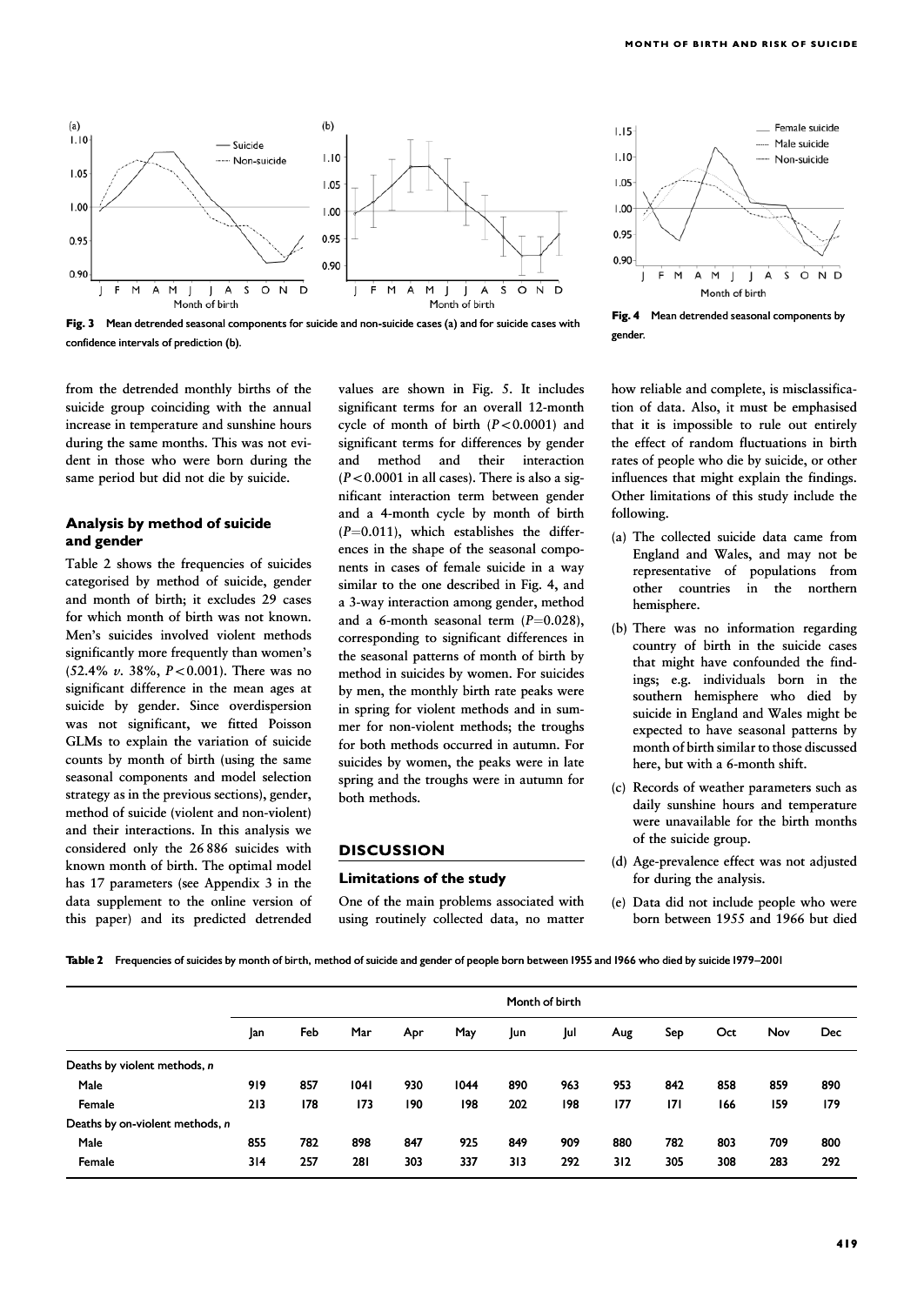

Fig. 5 Predicted detrended values by method in (a) men and (b) women.

by suicide after 2001, or those who might do so thereafter.

#### Interpretation of the findings

The effect of season of birth on suicide can be interpreted, on lines similar to those used by Bradbury & Miller (1985), as a tendency for individuals who later die by suicide to be born during certain months or seasons of the year, in numbers disproportionate to those from the population at large. Given the multifaceted aetiology of suicide it is important to study the phenomenon of seasonality of birth in those who die in this way as this may help to give directions to future research. The large size of the database used in this study, which greatly exceeds that of all previous studies of this subject, enhances its power and its inferential value. The database allows us to establish the presence of significant seasonal patterns, adjusting in comparison with a large control population. The interaction terms of our models correspond to joint variation of two or more variables and allow us to establish the differences of seasonal patterns of month of birth between suicide cases and the control population, adjusting for year of birth; suicide cases and the control population by gender, adjusting for year of birth; and suicide method and gender in suicide cases.

Our results support the hypotheses that there is a seasonal effect in the monthly birth rates of people who kill themselves and that there is a disproportionate excess of such people born between late spring and between late spring and midsummer compared with the other months. This applied to suicide as a whole and regardless of the methods used, contrary to the findings of previous studies (Chotai  $\&$ Asberg, 1999; Salib, 2002). Our findings are consistent with the reported higher birth rates in spring and early summer of people with affective disorders and alcoholism (Castrogiovanni et al, 1998), whose deaths by suicide represent about 10% of total expected annual suicides in England and Wales, according to the National Confidential Inquiry into Suicide and Homicide by People with Mental Illness (Department of Health, 1999). However, the study findings, and without taking into account other risk factors, do not appear in keeping with the fact that people with schizophrenia, who represent about 5% of total annual suicides in Britain (Department of Health, 1999), have a well-recognised winter birth association (Bradbury & Miller, 1985; Castrogiovanni et al, 1998; Mortensen et al, 1999). It may be plausible to assume that the small increase in birth rates of some suicide cases noted in December and January (see Fig. 3), particularly in female cases (see Fig. 4), might be related to the suicide of people with schizophrenia born in winter. Perhaps this could be explored in future research of this area.

## Biological assumption of suicidal behaviour

Lester (1995) and Asberg (1997) reported low levels in cerebrospinal fluid and urine of monoamine metabolites 5-hydroxyindoleacetic acid (5-HIAA), homovanillic acid (HVA) and methyl-hydroxyphenylglycol (MHPG) in suicidal behaviour, impulsivity and depression. Low levels of 5-HIAA in cerebrospinal fluid have been reported in people exhibiting violent suicidal behaviour, such as hanging, stabbing, using firearms or jumping from heights, and impulsivity (Asberg, 1997; Mann & Malone, 1997), as well as in patients with an increased risk of a future suicide or suicide attempt (Nordstrom et al, 1994). Low levels of 5-HIAA have also been found in the cerebrospinal fluid of depressed patients with high-lethality or well-planned suicide attempts, compared with other suicide attempts (Nordstrom et al, 1994). Chotai & Asberg (1999) reported some significant season-of-birth variations in 5-HIAA and HVA levels in the cerebrospinal fluid of a sample of drug-free patients, adjusted for gender, age, height and diagnostic category. Persons born during the winter and spring months, February to April, had significantly lower values of 5-HIAA. The values of HVA as well as the ratios of HVA/ 5HIAA and HVA/MHPG were significantly higher for those born during the winter months October to January compared with others. However, winter variations in serotonin reported by Chotai et al (1999) are inconsistent with the findings of this study, essentially the opposite of the Swedish findings.

The biological assumption is possible because factors that may influence the brain growth process after a few months of gestation could affect the sensorimotor, cognitive, affective and behavioural development. It has been suggested that annual rhythm in peripheral and central serotonergic turnover, as well as in L-tryptophan and cortisol, which are observed in normal and depressed people, are related to annual rhythm in suicide (Maes et al, 1994; Petridou et al, 2002). Seasonal biological rhythm, as in serotonergic activity, may be synchronised by seasonal variations in weather conditions (Maes et al, 1994; Salib & Gray, 1997). A positive relationship between relative risk of suicide during the peak month of suicide incidence and the same-month average sunshine duration has been reported by Petridou et al (2002). Melatonin, the secretion of which is suppressed by sunshine, does not appear to have been investigated as a possible contributory factor in relation to suicide.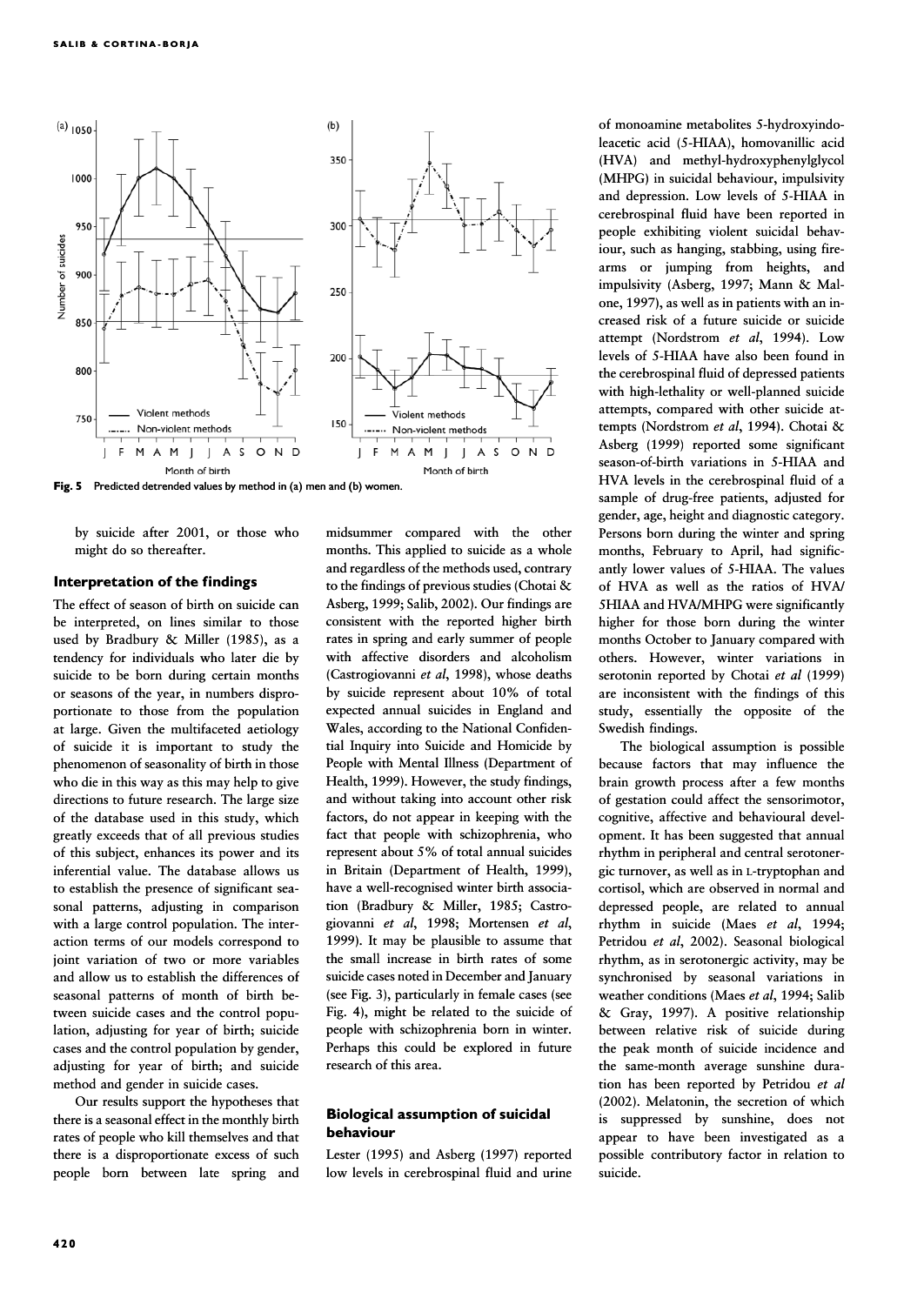Seasonality of suicide, whether in relation to the birth or the death of those who kill themselves and the apparent correlation with some weather parameters (Maes et al, 1994; Salib & Gray, 1997; Salib, 2002), is a striking epidemiological characteristic of this phenomenon, which ought to be explored further as it could have some preventive implications. The high degree of sensitivity of the central nervous system to environmental exposures in utero and during infancy (Brenner et al, 2004) and the long latency from initiation to clinical onset of many neurological diseases (Torrey  $et \ al.$  2000) and several psychiatric disorders (Castrogiovanni et al, 1998) – including suicidal behaviour, as our study has shown - may raise the possibility that seasonally varying exposures acting very early in life might influence the risk in adulthood. The list of candidate exposures includes not only infections, many of which vary seasonally, but also maternal diet, environmental toxins, photoperiod, temperature, weather and hormonal milieu (Brenner et al, 2004).

The 'month of birth' factor in suicide can be interpreted in terms of the foetal origins hypothesis (Barker, 1998) and the maternal–foetal origins hypothesis (O'Keane & Scott, 2005). The foetal origins hypothesis suggests that exposure of the foetus to an adverse environment in utero leads to permanent programming of tissue functions and subsequent risk of diseases. One system implicated in the putative altered programming in utero is the hypothalamic– pituitary–adrenal axis (O'Keane & Scott, 2005).

On the basis of the foetal origins hypothesis, it may be plausible to suggest that the 'month of birth' factor in suicide may reflect the timing of an errant early neural migration or differentiation process due to one or more of these exposures, resulting in subtle histochemical abnormalities underlying the individual's constitutional vulnerability and affective predisposition. This could act as a latent risk factor that might enhance other suicide risk factors in some predisposed individuals. This assumption gives some hope that developmental approaches might improve our understanding of the psychopathology of depression and suicidal behaviour and could offer new strategies for treatment and prevention. prevention.

#### CLINICAL IMPLICATIONS CLINICAL IMPLICATIONS

There is a 17% increased risk of suicide for people born in the spring and early summer compared with those born in autumn: this risk increase is larger in women (29.6%) than in men (13.7%).

■ The size of the database used in this study provides a powerful opportunity to assess the birth-death association in suicide, with nearly  $27 000$  suicides  $-$  far more than in all previous studies.

Biological assumption of suicidal behaviour could have implications for our understanding of the psychopathology of suicide and eventually could offer new strategies for treatment and prevention.

#### LIMITATIONS

■ It is impossible to rule out entirely the effect of chance fluctuations or other influences that might explain the findings.

 $\blacksquare$  Misclassification might have occurred in routinely collected data.

■ The collected suicide data came from England and Wales and may not be representative of the populations of other countries in the northern hemisphere.

EMAD SALIB, MSc, MRCPI, FRCPsych, Peasley Cross Hospital, St Helens and Liverpool University; MARIO CORTINA-BORJA, BSc, MSc, PhD, Centre for Paediatric Epidemiology and Biostatistics, Institute of Child Health, University College London, UK

Correspondence: Dr E. Salib, 5 Boroughs PartnershipTrust, Stewart Assessment Unit, Peasley Cross Hospital, St Helens, Merseyside WA9 3DA, UK. Fax: +44 (0)1744 458461; e-mail: esalib@hotmail.com

(First received 20 January 2005, final revision 3I March 2005, accepted 6 May 2005)

## ACKNOWLEDGEMENTS

We thank Emma, Mark and Michael Salib, Jean Moxey and Judith Eden, Peasley Cross Hospital, Sheila Cawley, Bernie Hayes, Kate Spencer and Emma Jones, Hollins Park Hospital, for their help in preparing this paper. Our thanks also to the Office for National Statistics for supplying the mortality data.

#### REFERENCES

Asberg, M. (1997) Neurotransmitters and suicidal behaviour.The evidence from cerebrospinal fluid studies. Annals of the New York Academy of Sciences, 836, 158-181.

Barker, D. (1998) Mothers, Babies and Health in Later Life. Edinburgh: Churchill Livingstone.

Bradbury, T. N. & Miller, G. A. (1985) Season of birth in schizophrenia: a review of evidence, methodology, and aetiology. Psychological Bulletin, 98, 569-594.

Brenner, A.V., Linet, M. S., Shapiro, W. R., et al. (2004) Season of birth and risk of brain tumours in adults. Neurology, 63, 276-281.

Cameron, A. C. & Trivedi, P. K. (1998) Regression Analysis of Count Data.Cambridge: Cambridge University Press.

Castrogiovanni, P., Iapichino, S., Pacchierotti, C., et al (1998) Season of birth in psychiatry: a review. Neuropsychobiology, 37, 175-181.

Chotai, J. & Asberg, M. (1999) Variations in CSF monoamine metabolites according to the season of birth. Neuropsychobiology, 249, 57-62.

Chotai, J., Salander, R. & Jacobsson, L. (1999) Season of birth associated with age and method of suicide. Archives of Suicide Research, 5, 245-254.

Department of Health (1999) Safer Services: National Confidential Inquiry into Suicide and Homicide by People with Mental Illness. London: Department of Health.

Doblhammer, G. & Vaupel, J.W. (2001) Lifespan depends on month of birth. Proceedings of the National Academy of Sciences of the USA, 98, 2934-2939.

Edwards, J. H. (1961) The recognition and estimation of cyclic trends. Annals of Human Genetics, 25, 83-87.

Huntington, E. (1938) Season of Birth: Its Relation to Human Abilities. New York: Wiley.

Kettl, P. A., Collins, T., Sredy, M., et al (1997) Seasonal differences in suicide in birth rate in Alaska Natives